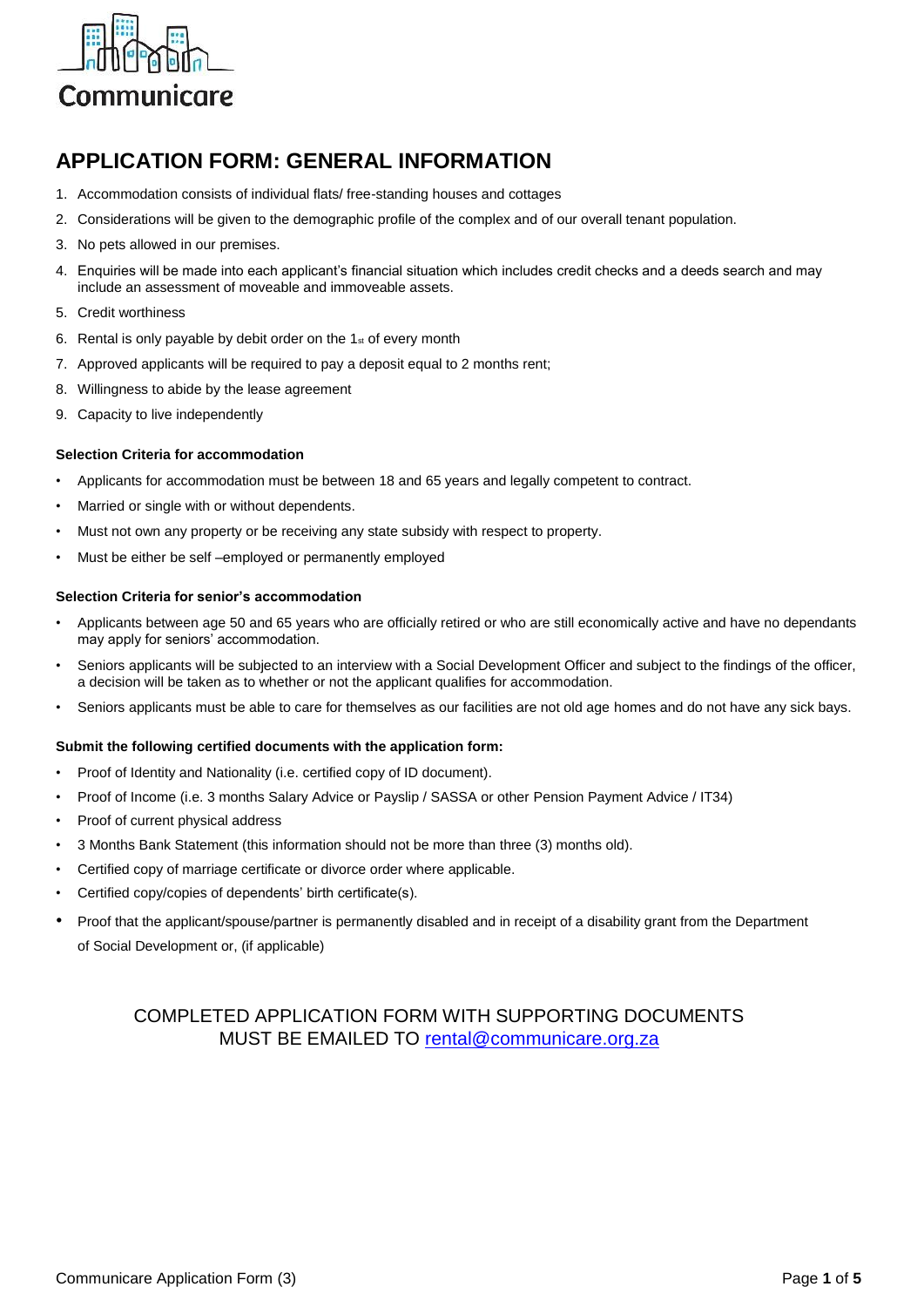

| Building Name of Accommodation applying for : __________________________________                                                                                                                                               |                                                                                                                                                                                                              |
|--------------------------------------------------------------------------------------------------------------------------------------------------------------------------------------------------------------------------------|--------------------------------------------------------------------------------------------------------------------------------------------------------------------------------------------------------------|
|                                                                                                                                                                                                                                | Monthly rental R<br><u> Monthly</u> rental R                                                                                                                                                                 |
| Parking required :   YES<br>NO                                                                                                                                                                                                 | *Due to limited parking in our buildings, kindly confirm the availability of parking with the leasing department.                                                                                            |
|                                                                                                                                                                                                                                |                                                                                                                                                                                                              |
|                                                                                                                                                                                                                                |                                                                                                                                                                                                              |
| Mr / Mrs / Miss / Dr / etc $\cdot$                                                                                                                                                                                             |                                                                                                                                                                                                              |
|                                                                                                                                                                                                                                |                                                                                                                                                                                                              |
|                                                                                                                                                                                                                                |                                                                                                                                                                                                              |
|                                                                                                                                                                                                                                |                                                                                                                                                                                                              |
|                                                                                                                                                                                                                                |                                                                                                                                                                                                              |
|                                                                                                                                                                                                                                |                                                                                                                                                                                                              |
|                                                                                                                                                                                                                                |                                                                                                                                                                                                              |
|                                                                                                                                                                                                                                |                                                                                                                                                                                                              |
|                                                                                                                                                                                                                                | $\begin{tabular}{c} \bf Tel & : & \textcolor{red}{\textbf{--}} & \textcolor{red}{\textbf{--}} & \textcolor{red}{\textbf{--}} & \textcolor{red}{\textbf{--}} & \textcolor{red}{\textbf{--}} \\ \end{tabular}$ |
|                                                                                                                                                                                                                                |                                                                                                                                                                                                              |
|                                                                                                                                                                                                                                |                                                                                                                                                                                                              |
|                                                                                                                                                                                                                                |                                                                                                                                                                                                              |
|                                                                                                                                                                                                                                |                                                                                                                                                                                                              |
|                                                                                                                                                                                                                                |                                                                                                                                                                                                              |
| Occupation/Title/If Self Employed Nature of business : _________________________                                                                                                                                               |                                                                                                                                                                                                              |
| Monthly income Gross (before deductions): R                                                                                                                                                                                    |                                                                                                                                                                                                              |
|                                                                                                                                                                                                                                |                                                                                                                                                                                                              |
|                                                                                                                                                                                                                                |                                                                                                                                                                                                              |
|                                                                                                                                                                                                                                |                                                                                                                                                                                                              |
|                                                                                                                                                                                                                                |                                                                                                                                                                                                              |
|                                                                                                                                                                                                                                |                                                                                                                                                                                                              |
|                                                                                                                                                                                                                                |                                                                                                                                                                                                              |
|                                                                                                                                                                                                                                |                                                                                                                                                                                                              |
| Period working : New York State State State State State State State State State State State State State State State State State State State State State State State State State State State State State State State State Stat |                                                                                                                                                                                                              |
|                                                                                                                                                                                                                                |                                                                                                                                                                                                              |
| Monthly income Gross (before deductions): R ________________                                                                                                                                                                   |                                                                                                                                                                                                              |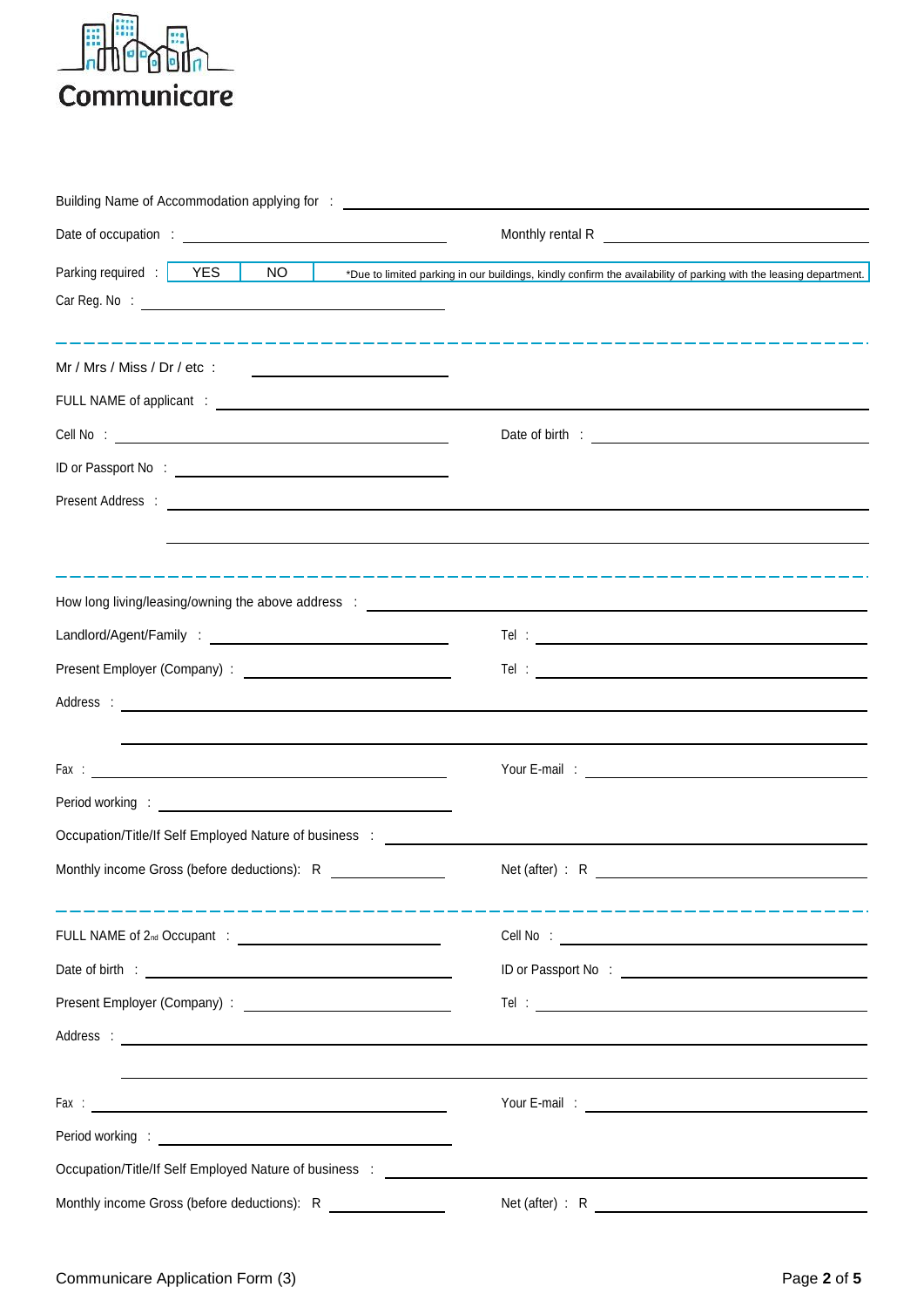

| Tel: |  |  |  |  |
|------|--|--|--|--|
|      |  |  |  |  |

## **ALL OCCUPANTS (incl. Children): No**

| <b>NAMES</b> | <b>RELATIONSHIP</b> AGE | ID / PASSPORT / D.O.B | SEX | CELL PHONE |
|--------------|-------------------------|-----------------------|-----|------------|
|              |                         |                       |     |            |
|              |                         |                       |     |            |
|              |                         |                       |     |            |
|              |                         |                       |     |            |
|              |                         |                       |     |            |

# DECLARATION AND CONSENT

In this declaration, the singular "I" and "my" should be read to include the plural "we" and "our""

I understand that the provision of the accompanying advertisement are part of the conditions of application and I have read them. I declare that all information provided is true and correct to the best of my knowledge. I understand that any misrepresentation made in this application or in additional information I may supply to Communicare may render me ineligible for Communicare accommodation.

I authorize Communicare to undertake any enquiries necessary to arrive at a decision concerning my application for accommodation and to conduct such enquiries from time to time during tenancy. These would include, but are not limit to enquiry into my personal information and credit record(s) with any credit reference agency. I further consent to the company carrying out identity and fraud prevention checks and sharing information relating to this application through fraud prevention agencies.

I understand and accept the terms and conditions of this application. I also understand that Communicare is unable to guarantee accommodation to applicants.

I understand that either withholding or giving false information will disqualify my application.

Date : Signature : Signature : Signature : Signature : Signature : Signature :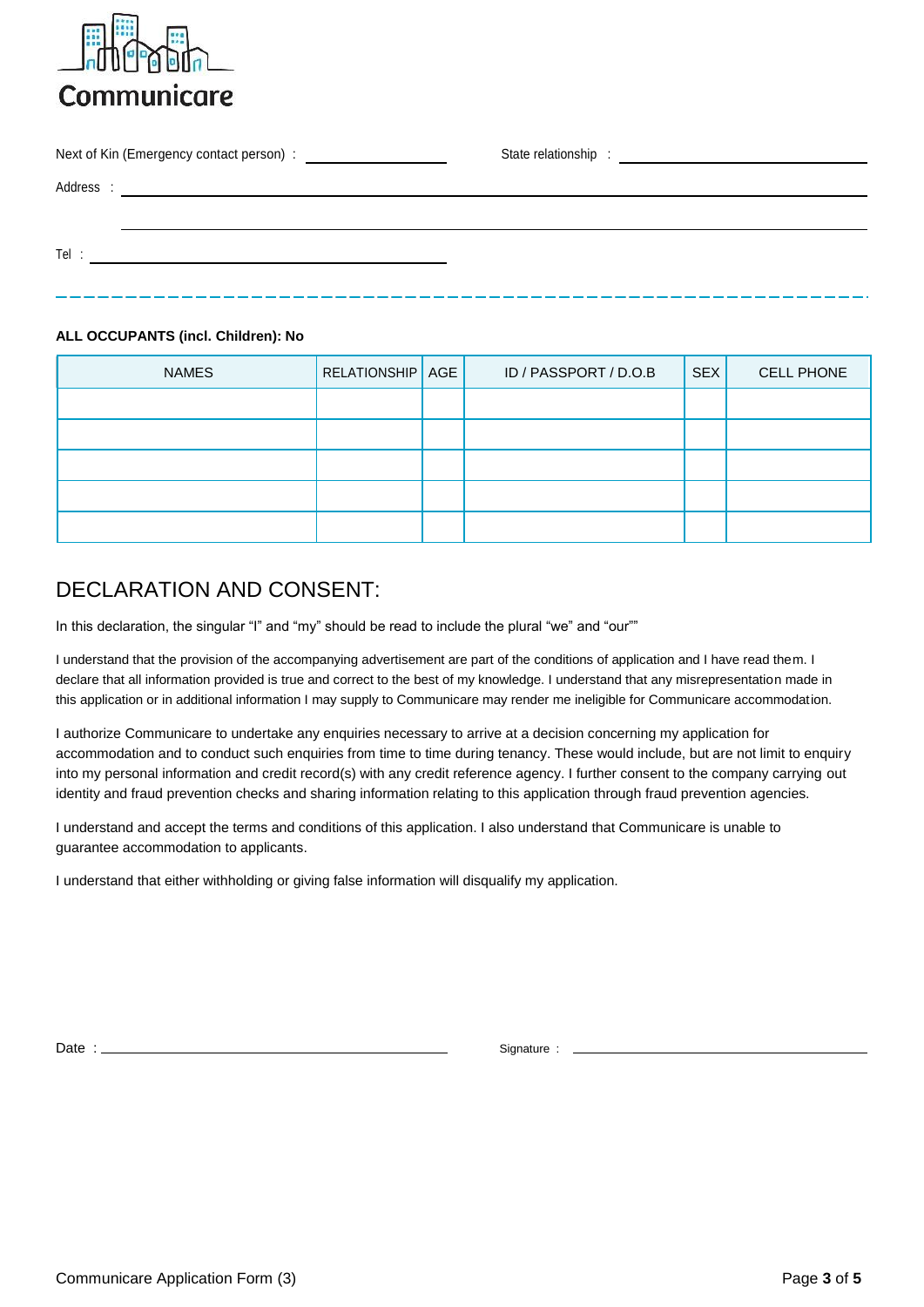

| <b>MONTHLY INCOME AND EXPENDITURE DECLARATION</b>                     |                           |                           |  |  |  |
|-----------------------------------------------------------------------|---------------------------|---------------------------|--|--|--|
| <b>MONTHLY INCOME DETAILS</b>                                         | 1st APPLICANT/LEASEHOLDER | 2 <sup>nd</sup> APPLICANT |  |  |  |
| Gross income (before deductions)                                      | $\mathsf{R}$              | $\mathsf{R}$              |  |  |  |
| Allowances                                                            | R                         | R                         |  |  |  |
| Fringe benefits (subsidies,<br>discounts, etc.)                       | R                         | $\mathsf{R}$              |  |  |  |
| Other regular income from<br>employer (specify)                       | R                         | $\mathsf{R}$              |  |  |  |
|                                                                       | $\mathsf{R}$              | $\mathsf{R}$              |  |  |  |
|                                                                       | R                         | R                         |  |  |  |
| <b>Total gross income</b>                                             | R                         | R                         |  |  |  |
| Less Deductions: PAYE/TAX/SARS                                        | $\mathsf{R}$              | $\mathsf{R}$              |  |  |  |
| <b>Less Deductions:</b><br>Pension/Provident fund                     | $\mathsf{R}$              | $\mathsf{R}$              |  |  |  |
| Less Deductions: UIF                                                  | $\mathsf{R}$              | $\mathsf{R}$              |  |  |  |
| Less Deductions: Medical aid                                          | R                         | $\mathsf{R}$              |  |  |  |
| Less Deductions: Other                                                | R                         | $\mathsf{R}$              |  |  |  |
| <b>Less Deductions: Other</b>                                         | $\mathsf{R}$              | $\mathsf{R}$              |  |  |  |
| <b>Total deductions</b>                                               | $\mathsf{R}$              | $\mathsf{R}$              |  |  |  |
| <b>Nett income</b>                                                    | $\mathsf{R}$              | $\mathsf{R}$              |  |  |  |
| ANY other regular income that you<br>receive such as alimony/support, | $\mathsf{R}$              | $\mathsf{R}$              |  |  |  |
| dividends, interest, rent,<br>commission, etc. (please specify)       | $\mathsf{R}$              | R                         |  |  |  |
| <b>Total nett income:</b>                                             | R                         | R                         |  |  |  |